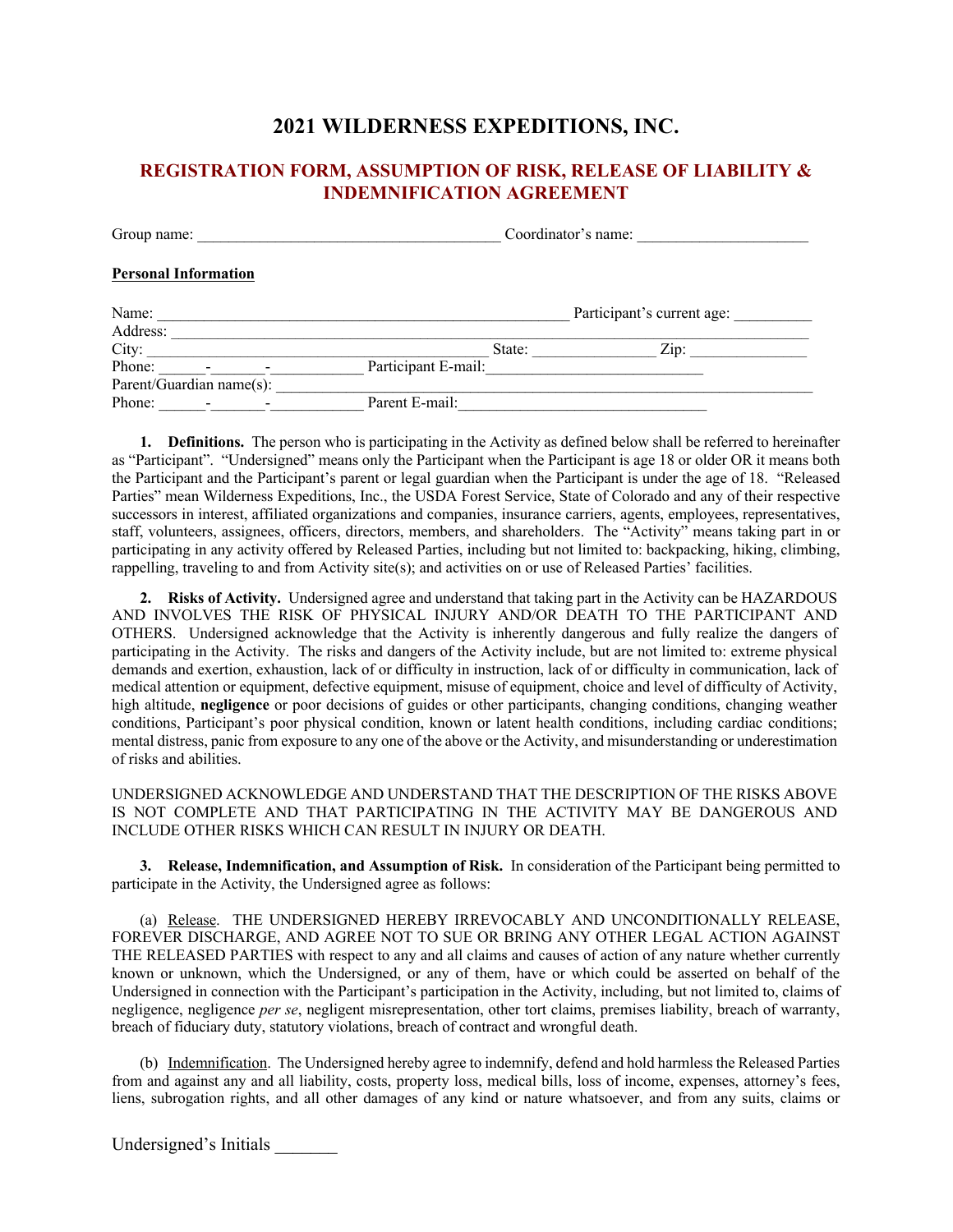demands, including legal fees and expenses whether or not in litigation, arising out of or related to Participant's participation in the Activity. Such obligation on the part of the Undersigned shall survive the period of the Participant's participation in the Activity.

(c) Assumption of Risk. Undersigned agree and understand that there are dangers and risks associated with the participation in the Activity and that INJURIES AND/OR DEATH may result from participating in the Activity, including, but not limited to, the acts, omissions, representations, carelessness, and negligence of the Released Parties. Undersigned acknowledge that participation in the Activity is voluntary and that the Undersigned can choose not to participate in the Activity. Undersigned also acknowledge that Participant is physically and mentally capable of participating in the Activity, yet there is a possibility that Undersigned may underestimate his/her own abilities, and may have physical or mental conditions that may increase chances of injury or death. By signing this document, Undersigned recognize that property loss, injury and death are all possible while participating in the Activity. RECOGNIZING THE RISKS AND DANGERS, UNDERSIGNED UNDERSTAND THE NATURE OF THE ACTIVITY AND VOLUNTARILY CHOOSE TO PARTICIPATE AND EXPRESSLY ASSUME ALL RISKS AND DANGERS OF THE PARTICIPATION IN THE ACTIVITY, WHETHER OR NOT KNOWN, DESCRIBED ABOVE, INHERENT, OR OTHERWISE.

**4. Equipment Use and Damage**. Rented equipment is rented as is and with no warranties, express or implied. Undersigned accept full responsibility for the care of the rented equipment during the rental period. Undersigned agree to pay for any lost rental income for the period of time the rented equipment is out of service due to damage for which Undersigned is responsible. Undersigned agree to pay for any costs incurred in late return of rented equipment which are left on trail for non-mechanical reasons. Undersigned agree to pay costs, including reasonable attorney's fees, incurred by Released Parties to collect any sums due or to enforce any terms of this Agrement. Undersigne agrees to pay interest of 18% annum on all sums owed to Released Parties. Undersigned agree that Released Parties are authorized to charged Undersigned's credit card for any sums owed.

**5. Minor Acknowledgment.** In the case of a minor Participant, Undersigned parent or legal guardian acknowledges that he/she is not only signing this Agreement on his/her behalf, but is also signing on behalf of the minor and that the minor shall be bound by all the terms of this Agreement. By signing this Agreement as the parent or legal guardian of a minor, the parent or legal guardian understands that he/she is also waiving rights on behalf of the minor that the minor otherwise may have. Undersigned parent or legal guardian agrees that, but for the foregoing, the minor would not be permitted to participate in the Activity. By signing this Agreement without a parent or legal guardian's signature, Participant, under penalty of fraud, represents he/she is at least 18 years old. If signing as the parent or guardian of a minor Participant, adults represent that they are the minor's legal parent or guardian.

**5. Medical Care**. Undersigned authorize the Released Parties and/or their personnel to call for medical care for Participant or to transport Participant to a medical facility or hospital if, in the opinion of such personnel, medical attention is necessary, and it is possible to call for medical care for Participant or transport Participant to a medical facility or hospital. Undersigned agree to pay all costs associated with such medical care and related transportation.

**6. Miscellaneous.** Undersigned further agree and understand: (a) Participant will not engage in any activities prohibited by any applicable laws, statutes, regulations and ordinances; (b) this Agreement shall be governed by the laws of the State of Colorado, and the exclusive jurisdiction and venue for any claim shall be the District Court of Chaffee County, Colorado; (c) THIS AGREEMENT CONSTITUTES THE ENTIRE AGREEMENT BETWEEN THE PARTIES HERETO AND SUPERSEDES ANY AND ALL PRIOR CONTRACTS, ARRANGEMENTS, COMMUNICATIONS, OR REPRESENTATIONS, WHETHER ORAL OR WRITTEN, BETWEEN THE PARTIES RELATING TO THE SUBJECT MATTER HEREOF INCLUDING BUT NOT LIMITED TO ANY OTHER REPRESENTATIONS ABOUT THE ACTIVITY ITSELF OR SAFETY OF THE ACTIVITY; (d) Undersigned is voluntarily and fairly entering into this Agreement. Undersigned understand and acknowledge that this Agreement is a contract and shall be binding to the fullest extent permitted by law. If any part of this Agreement is deemed to be unenforceable, the remaining terms shall be an enforceable contract between the parties. It is the intent of Undersigned that this agreement shall be binding upon the assignees, subrogors, distributors, heirs, next of kin, executors and personal representatives of the Undersigned and/or Participant.

### **I HAVE CAREFULLY READ THIS ASSUMPTION OF RISK, RELEASE OF LIABILITY & INDEMNIFICATION AGREEMENT AND UNDERSTAND ITS CONTENTS. I AM AWARE THAT I AM RELEASING LEGAL RIGHTS THAT OTHERWISE MAY EXIST.**

Undersigned's Initials \_\_\_\_\_\_\_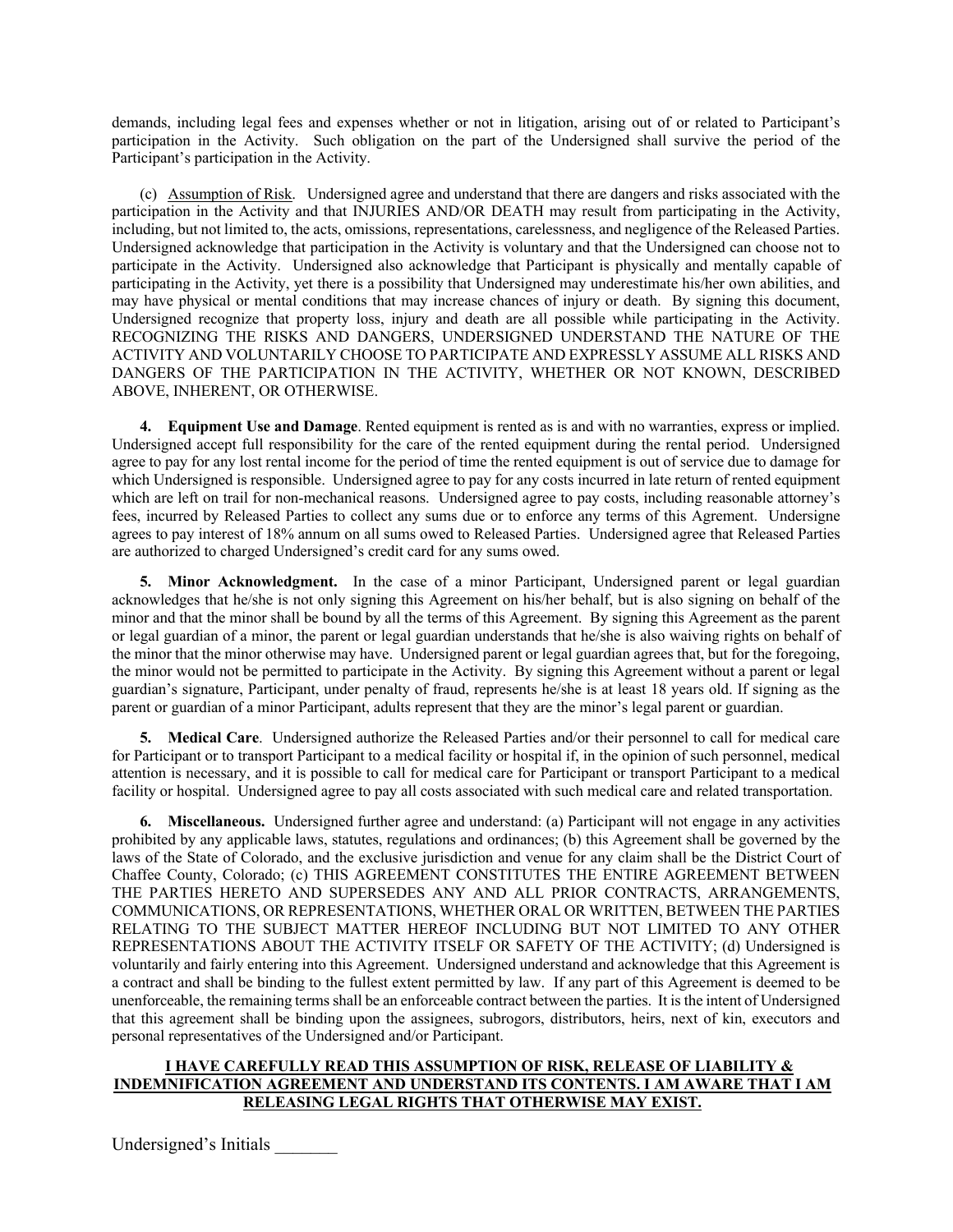| Printed Name of Participant           | Signature of Participant           | Date     |  |
|---------------------------------------|------------------------------------|----------|--|
| Printed Name of Parent/Legal Guardian | Signature of Parent/Legal Guardian | Date     |  |
| Address                               | Telephone                          | Email    |  |
| <b>Emergency Contact:</b>             |                                    |          |  |
| Printed Name                          | Telephone                          | Relation |  |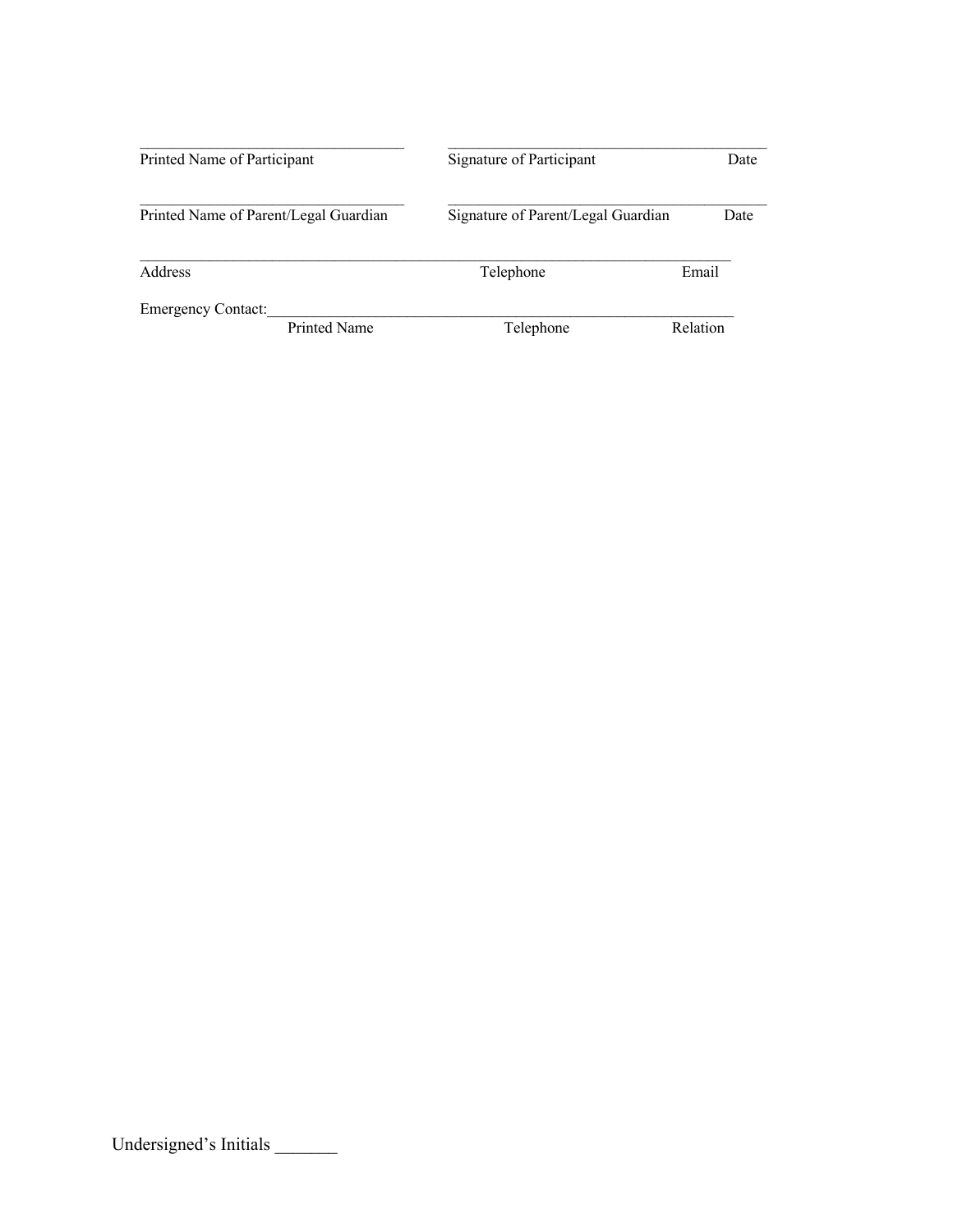# **2021 WILDERNESS EXPEDITIONS, INC.**

### **MEDICAL FORM**

| Participant's name:               |      |                     |                              |         |         |  |
|-----------------------------------|------|---------------------|------------------------------|---------|---------|--|
| D.O.B.:                           | Age: | Gender: Male Female |                              | Height: | Weight: |  |
| Health Insurance Company:         |      |                     | Policy Number:               |         |         |  |
| Participant's Physician/Provider: |      |                     | Physician's/Provider's Phone |         |         |  |

### **Medical History - Check response that accurately describes your health history.**

| Yes No                                      | Yes No                                |
|---------------------------------------------|---------------------------------------|
| Allergies: food, medicines, insects, plants | Hemophilia/bleeding disorder          |
| Asthma/Respiratory problems                 | Hernia                                |
| Do you have an inhaler?                     | High blood pressure                   |
| Cancer/Leukemia                             | Low blood pressure                    |
| Convulsions/seizures/fainting spells        | Kidney trouble                        |
| Epilepsy                                    | Menstrual problems                    |
| <b>Diabetes</b>                             | Serious illness in the past 12 months |
| Headaches                                   | Surgery in the past 12 months         |
| Heart trouble                               | Emotional or mental problems          |
|                                             |                                       |
| Explain any "Yes" answers:                  |                                       |

**Note**: The staff will not administer any medications, including aspirin, Tums, Tylenol, etc. If you need any over the counter medications, you must provide them. Be sure to tell your staff members what medications you are taking. List any medications that you will have with you:

**Note about food**: Trail food is by necessity a high carbohydrate, high caloric diet. It is high in wheat, milk products, sugar, corn syrup, and artificial coloring/flavoring. If these food products cause a problem to your diet, **you will be responsible for providing any appropriate substitutions** and advise the staff upon arrival.

**♦ Doctor's signature is required to participate. No other form can be substituted. By signing below a physician is verifying the medical history given above and approving this individual to participate.** 

### **Physician's/Provider's Evaluation**

The applicant will be taking part in strenuous outdoor activities that may include: backpacking, rappelling, hiking at 8-12,000 feet elevation, and an all-day summit climb up to 14,433 feet elevation. This will include high altitude, extreme weather, cold water, exposure, fatigue, and remote conditions where medical care cannot be assured. **The applicant is approved for participation**.

| Physician/Provider's Signature: |       | Date.         |  |  |
|---------------------------------|-------|---------------|--|--|
| Physician/Provider Name:        |       | Phone Number: |  |  |
| Office Address:                 | .itv: | State.        |  |  |

### **Participant or Parent/Guardian Signature – All sections of these forms must be initialed or signed**

Individuals who have not completed these forms will not be allowed to participate. I have carefully read all the sections of this agreement, understand its contents, and have initialed all sections of page 1 of this document. I have examined all the information given by myself, or my child. By the signature below, I certify that it is true and correct. Should this form and/or any wording be altered, it will not be accepted and the participant will not be allowed to participate.

| Participant's signature | Date | Parent or Guardian signature                 | Date |
|-------------------------|------|----------------------------------------------|------|
|                         |      | (for participants under 18 yrs. of age only) |      |